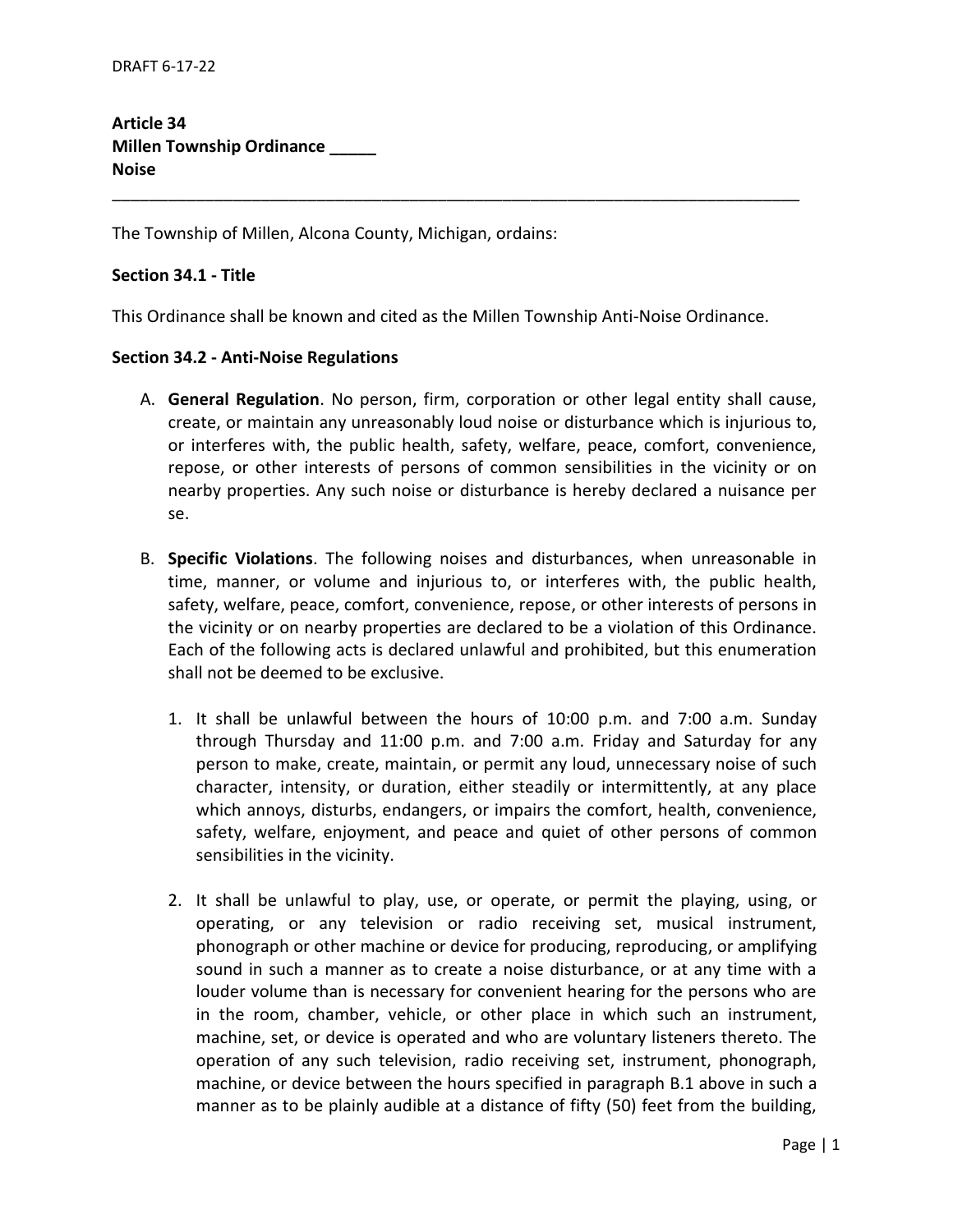structure, vehicle, or other place in which it is located shall be prima-facie evidence of a violation of this section. This subsection shall not apply to noncommercial speech.

- 3. It shall be unlawful to keep any animal, dog, or bird which by causing frequent or long-continuing noise or barking, causes a disturbance as defined in paragraph B.1 above.
- 4. Operating any automobile, motorcycle, or other vehicle or engine that causes unreasonable noise, including but not limited to noise resulting from exhaust, mechanical defect, or modification which, by creation of unreasonable noise, shall be disturbing to other persons in the vicinity. The modification or removal of any noise abatement device or muffler on any motor vehicle or engine, or the failure to maintain same so that the noise emitted by such vehicle or engine is increased above that emitted by such vehicle as originally manufactured shall be a violation of this section.
- 5. Erecting, excavating, demolishing, altering, or repairing any building or premises in any part of the township, and including streets and highways, in such a manner as to emanate unreasonable or excessive noise, or disturbance annoying to other persons, other than between the hours of dawn and sundown of any day.
- 6. It shall be unlawful between the hours of 10:00 p.m. and 7:00 a.m. Sunday through Thursday and 11:00 p.m. and 7:00 a.m. Friday and Saturday for any person to operate any commercial race track, proving ground, testing area, obstacle course for motor vehicles, motorcycles, boats, racers, automobiles, or vehicles of any kind or nature in any area of the township where the noise emanating from it would be disturbing and upsetting to another person in the vicinity.
- C. **Exceptions**. None of the above-listed prohibitions shall apply to the following:
	- 1. Any police vehicle, ambulance, fire engine, or emergency vehicle while engaged in emergency activities.
	- 2. Excavation or repair of bridges, streets, or highways or other property by or on behalf of the State of Michigan, County Road Commission, or other entity with jurisdiction of same.
	- 3. Farming.
	- 4. Industrial activities conducted in a properly zoned industrial area.
	- 5. Warning devices emitting sound for warning purposes as authorized by law.
	- 6. Noise emanating from the discharge of firearms providing that such discharge is otherwise authorized under Michigan law or local ordinance.